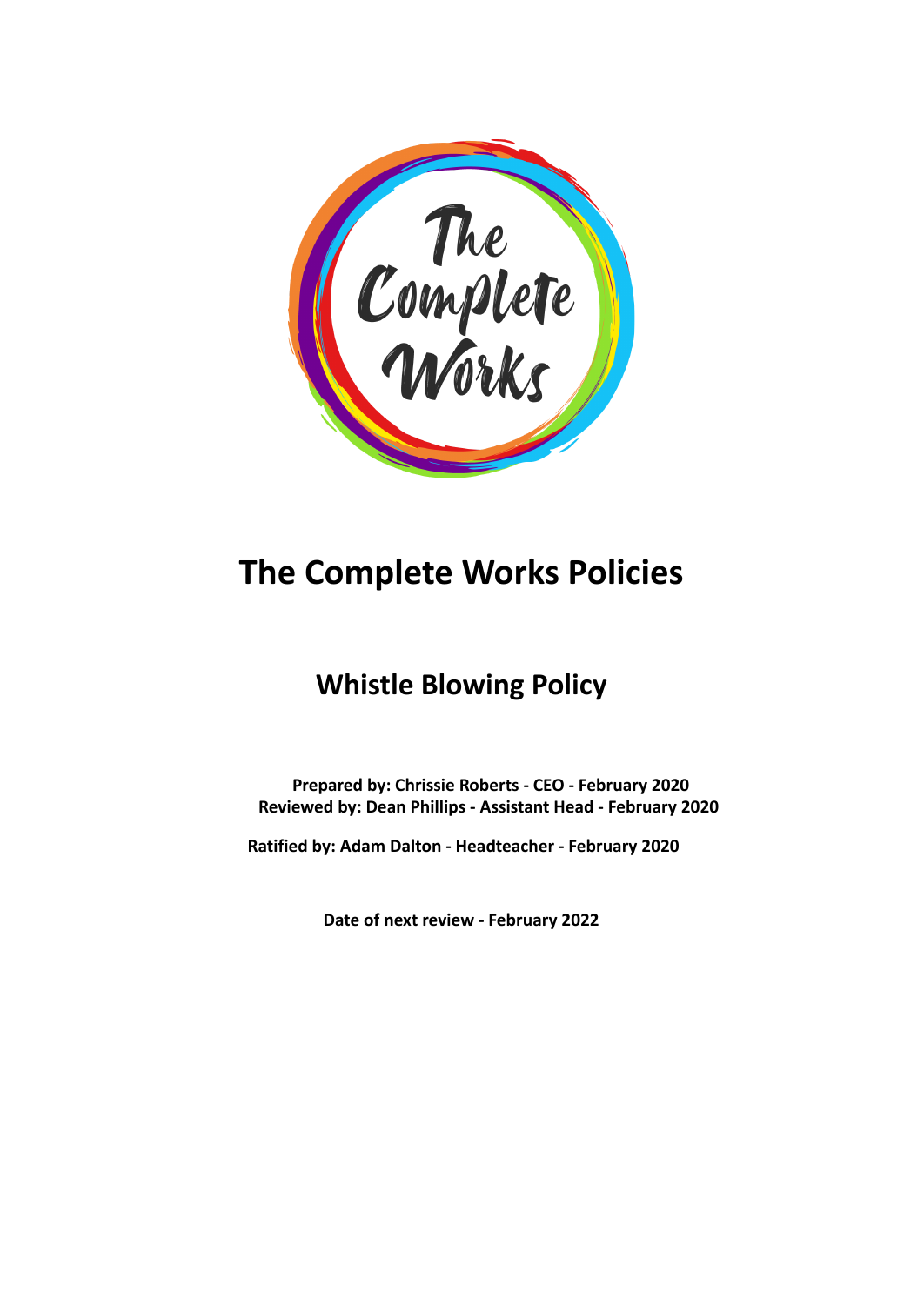### **WHISTLE BLOWING (PUBLIC DISCLOSURE ACT 1998)**

#### **Definition**

Whistleblowing is when the employee knows, or suspects, that there is some wrongdoing occurring within the organisation and alerts the employer or the relevant authority accordingly.

Employees who whistleblow are protected by the Public Disclosure Act 1998.

The company encourages reporting to the CEO / Headteacher or Trustees of all matters of serious concern involving a member of staff, and for persons to feel that they can do so freely and without fear of reprisals or intimidation.

Although this list is not exhaustive, examples of situations in which it might be appropriate for an employee to report a wrongdoing include:

- A breach, or potential breach, of health and safety legislation
- Financial irregularities
- Harassment of a colleague, client or other individual
- Damage to the environment
- The committing of a criminal offence
- Professional malpractice
- Abuse of a client\*

\* Any concern re the possible abuse of a student should also be reported immediately to the DSL.

#### **Action to be taken by the Company**

Where an incident of serious concern is alleged the person making the allegation must report this directly to the CEO / Headteacher. You will be assured that appropriate enquiries will be made to establish the nature / reality of the incident and that such enquiries will be carried out discreetly and in confidence. Wherever possible, the identity of the person reporting the allegation of wrongdoing will be kept anonymous.

The person who has raised the issue of wrongdoing will be kept informed of any investigation that is taking place. You will also be kept informed of the outcome of the investigation. It might not always be appropriate to tell you the details of any action that is